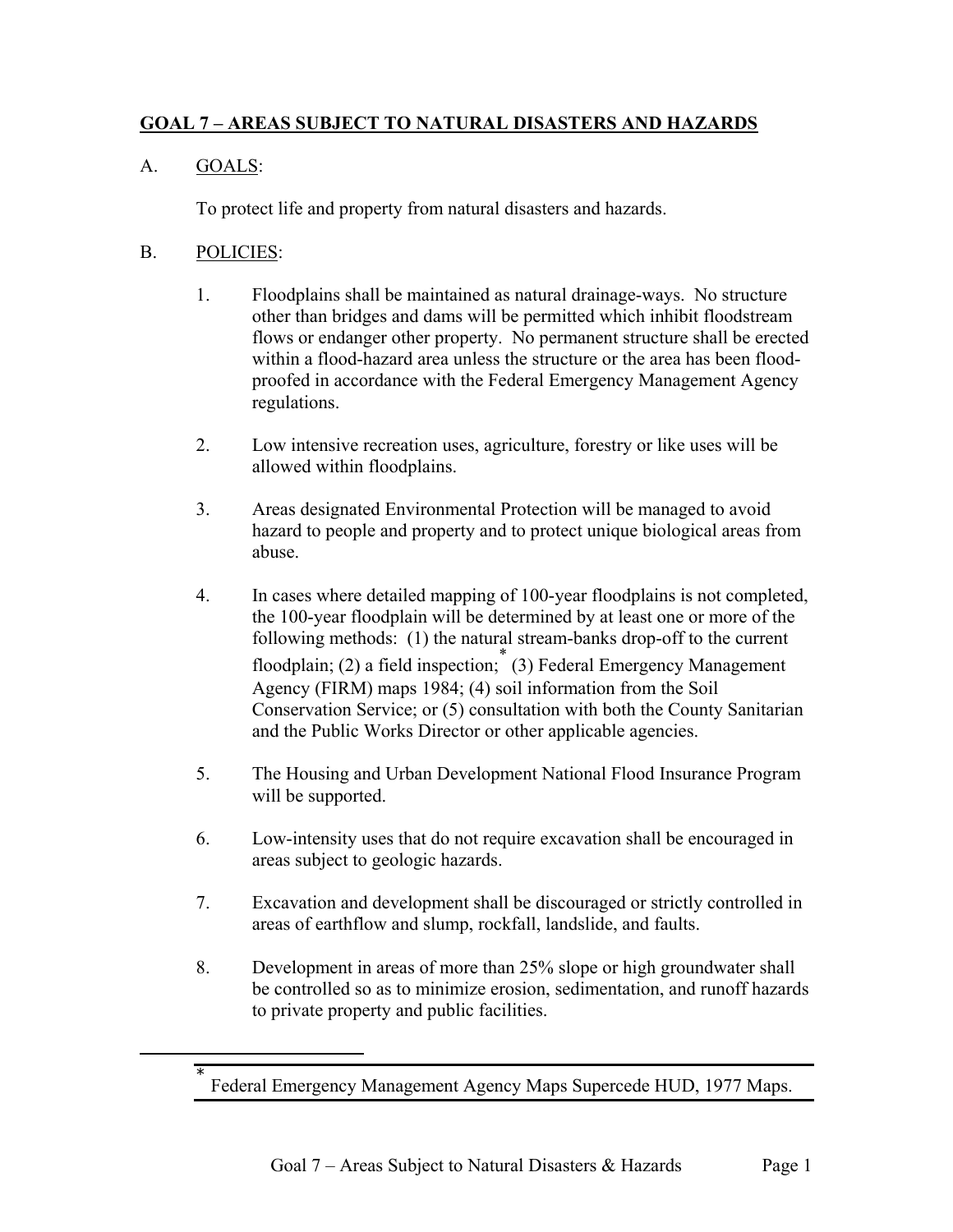#### C. STRATEGIES:

-

- 1. The use of fill material which inhibits stream flood flows and/or endangers other property is not permitted within the 100-year floodplain.
- 2. Lands within 100-year floodplains in Environmental Protection areas shall be zoned Floodplain (FP) to implement the policies and strategies of this Plan.
- 3. Empty chemical pesticide, herbicide, insecticide, or rodenticide containers shall be disposed of as outlined in Oregon Administrative Rule 340-63- 130 (Chapter 340, Division 63 – DEQ).
- 4. New subsurface sewage disposal drainfields will be set back a minimum of 100 feet from the high-water mark of streams or floodplains.
- 5. Culverts and/or other necessary roadway crossings, shall be allowed provided they do not alter stream flood flows.
- 6. The National Flood Insurance Program (PL 93-90-448) and the Flood Disaster Protection Act of 1973 (PL 93-234) will be available to compensate for property losses. Planned development, conservation easements and acquisition by public bodies shall be considered as methods to protect floodplains.
- 7. The geologic hazards study prepared by the [\\*](#page-1-0) State Department of Geology and Mineral Industries, shall be utilized in reviewing specific major landuse proposals. The State Geologist, SCS Conservationist, or other qualified individual shall be consulted concerning the suitability of a site for particular uses.
- 8. Within geologic hazard areas, a registered consulting geologist and/or engineer, through contracting with the proponents of development, shall provide a report which will detail the suitability of the site for a particular use.
- 9. In areas of earth flow and slump, landslide and talus slide, any excavations and construction activities shall be carefully controlled. In such areas,

<span id="page-1-0"></span><sup>\*</sup> State of Oregon, Department of Geology and Mineral Industries Bulletin #91, Geologic Hazards of Parts of Northern Hood River, Wasco and Sherman Counties, 1977, and State Geologic Hazard Maps accompanying that report prepared by J.D. Beaulieu, 1977. Other Geologic Maps accompanying Bulletin #91 identify only geologic features not geologic hazards, consequently the County Geologic Hazard Zone does not apply to geologic features.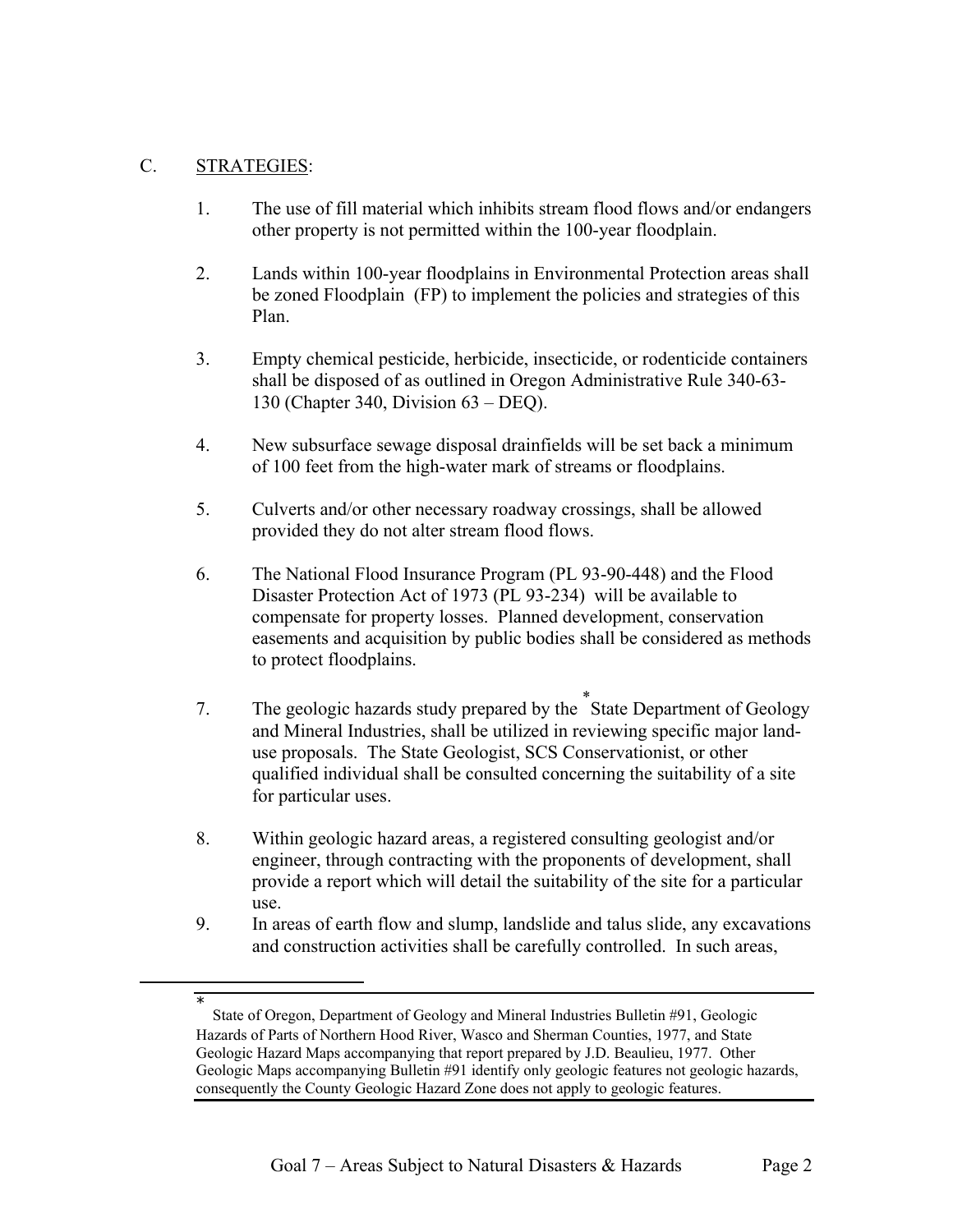there shall be no blockage of springs. Good drainage shall always be supplied and/or maintained. Banks in this area shall not be made steep to cause aggravating hazardous conditions during the rainy season.

- 10. Restrictions shall control development that might cause danger to life and/or property from rockfall and rockslide in areas comprised of cliffs of jointed or fractured bedrock.
- 11. Lands possessing geologic hazards shall be zoned Geologic Hazard (GH) to implement the policies and strategies of this Plan.
- 12. The soil suitability matrix and maps shall be utilized as land-use determinants in allocating land for community growth.
- 13. In geologic hazard areas, major uses will be low-intensity recreation and agriculture, forestry practices and operations that minimize soil compaction and loss of rooting strength in steep or unstable areas.
- 14. In order to minimize soil runoff and sedimentation on construction sites and roads, a sedimentation control ordinance shall be adopted by the County and/or incorporated in the Building Code. This ordinance shall be written with consultation from the Hood River Soil and Water Conservation District and shall establish new building setbacks from streams and require erosion control techniques during construction. The ordinance requirements shall be attached to building permits and will be a condition for subdivision approval and land-use permits as applicable.
- 15. Proposed development erected on or near faults shall comply with the Uniform Building Code as administered by the County Building Official or as specified in Bulletin #91, Geologic Hazards of Parts of Northern Hood River, Wasco and Sherman Counties, 1977, and as identified on Geologic maps accompanying that study. Faults identified in Bulletin #91 are only geologic features, not hazards, consequently the County's Geologic Hazard Zone does not apply to faults.
- 16. Construction of buildings and attendant facilities in areas of steeply sloping ground shall be controlled so as to prevent or mitigate erosion and sedimentation hazards to land, watercourses, and public facilities.
- 17. In areas of high ground water, development shall be restricted so as to prevent or minimize flooding of basements, differential setting of foundations and increase surface water runoff onto adjacent properties.
- 18. Continue to participate in the Federal Flood Insurance Program and update the Plan to include new flood and geological hazard information.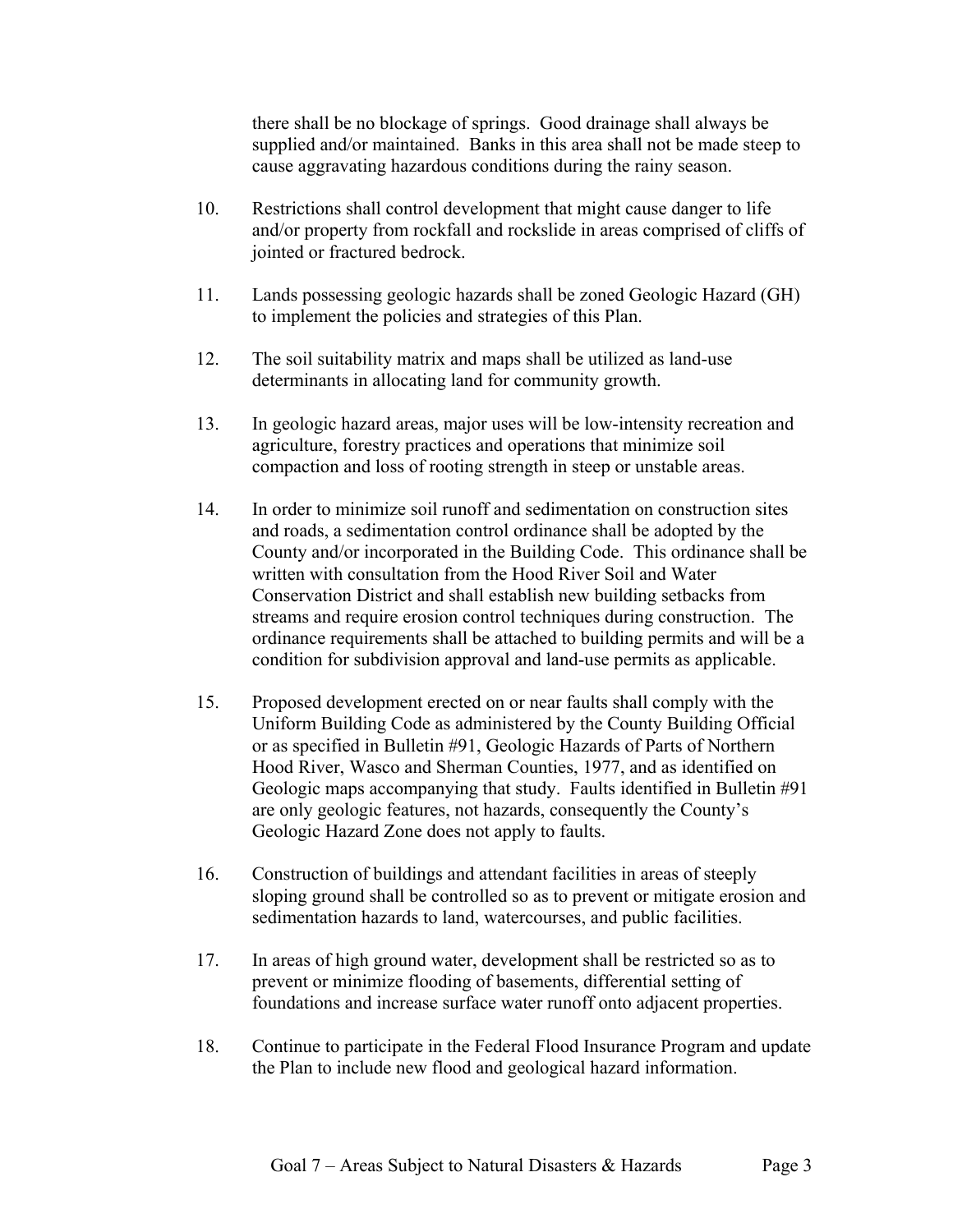- 19. Continue to monitor, update information, and make the public aware of the potential eruptive nature of Mt. Hood.
- 20. Continue to update and apply appropriate Plan designations to all areas subject to natural hazards and update zoning maps to reflect those designations.
- 21. Use County Zoning Maps, specifically areas designated Geological Hazard and Floodplain Combining, to determine whether a piece of property is or is not subject to natural hazards.
- 22. Recognize that the designations and respective zones of Environmental Protection, Geologic Hazard, and Floodplain and their restrictive provisions will prevail even though underlying lands may be zoned Forest, Commercial, etc.
- 23. Article 44 Flood Plain Zone has been updated to include standards of the Environmental Protection Plan Designation.
- 24. Continue to apply appropriate zones or overlay zones to all areas designated Environmental Protection.

# D. LAND USE DESIGNATIONS AND STANDARDS:

1. Environmental Protection

This area provides protection from flood hazards described in this section and provides for the maintenance of fish and wildlife habitats, soil stability, and water quality described in later sections (refer to Background Documents).

- a. Major uses in this area will be low-intensity recreation, agriculture, forestry, water use (irrigation). Existing structures within floodplains will eventually be phased out or relocated to lands outside of flood hazard areas.
- b. Areas that will provide protection from flood hazards, and are necessary for the maintenance of fish and wildlife habitats, soil stability, and water quality shall be designated on the Plan Map as "Environmental Protection".
- c. Environmental Protection corridors shall be maintained as natural drainage ways for scenic, recreational, and water (irrigation) use.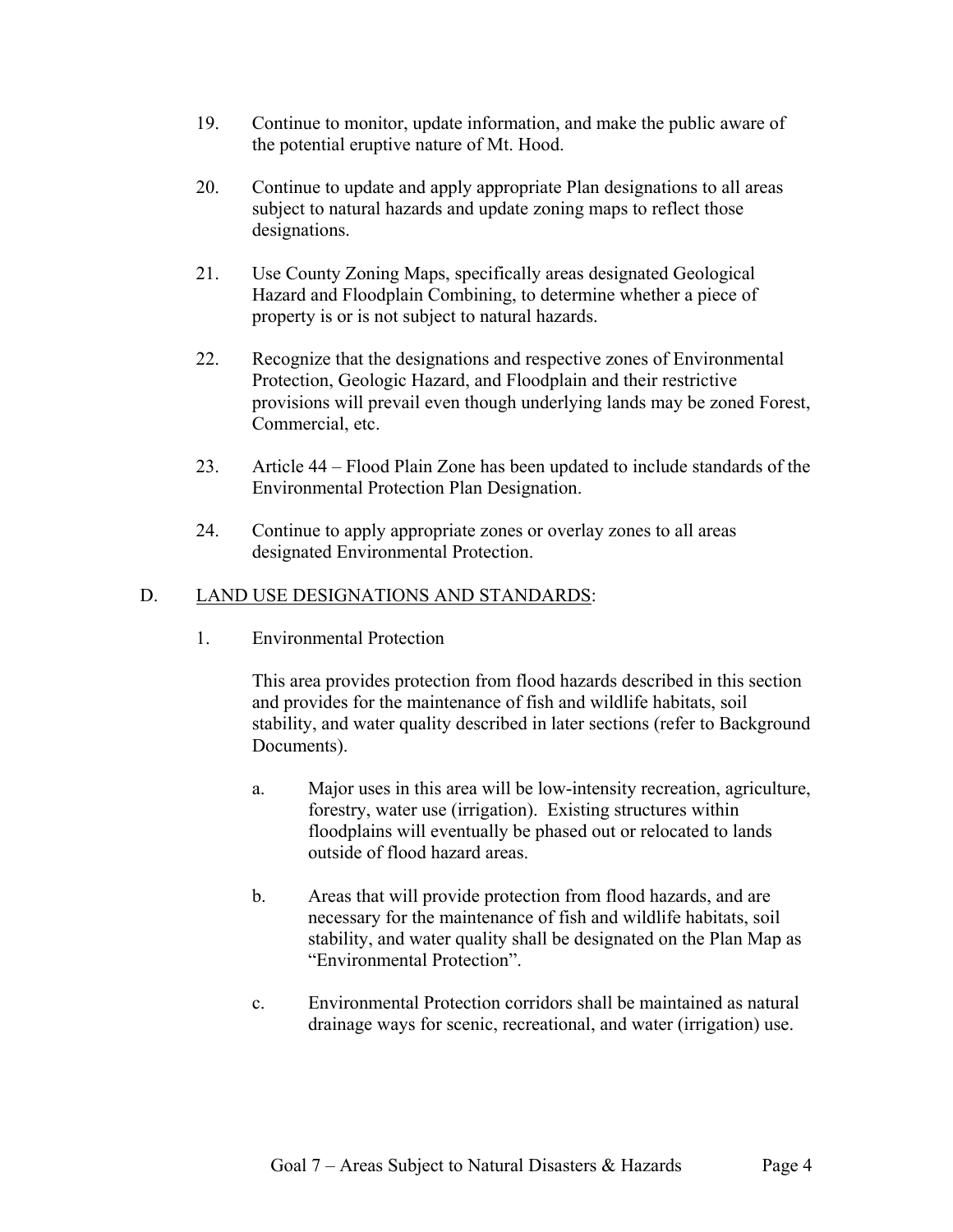- d. Floodplains will be maintained as natural drainage ways. No permanent structures are permitted which would inhibit flood streamflows or endanger other property.
- e. Use of fill materials which inhibit stream floodflows and/or endanger other property shall not be permitted.
- f. The mechanisms of Planned Unit Development or on-site density transfer techniques shall be utilized for land within the floodplain in order to cluster development outside the floodplain and retain flood hazard areas as open space.
- g. Chemical pesticide or herbicide containers shall not be stored within 300 feet of any streamway.
- h. Man-made structures which may be inundated should be of such strength and quality that they will not deteriorate and should be able to withstand water pressure or the high velocity of flowing water
- i. No impoundment of free flowing streams is permitted except at designated sites.
- j. All new buildings shall be set back 100 feet from ordinary high water line except for those uses in conjunction with a water-related or water dependent use. Exceptions to this requirement shall be allowed when affirmative findings through documentation are made and submitted to the Planning Director to satisfy the following: (1) the proposal would provide better protection, maintenance and retention of riparian vegetation than would occur by observance of the setback requirement; or (2) the protection, maintenance and retention of riparian vegetation are not applicable to the proposal.
- 2. Geologic Hazards
	- a. Low intensity uses that do not require excavation shall be encouraged. Uses permitted shall be low-intensity recreation and agriculture, and forestry practices and/or operations that minimize soil compaction and the loss of rooting strength in steep or unstable areas.
	- b. Development or occupancy of any of the lands designated "GH" (Geologic Hazard) shall not be permitted without approval of the Hood River County Technical Review Committee. Before approval will be considered, proponents of development will be